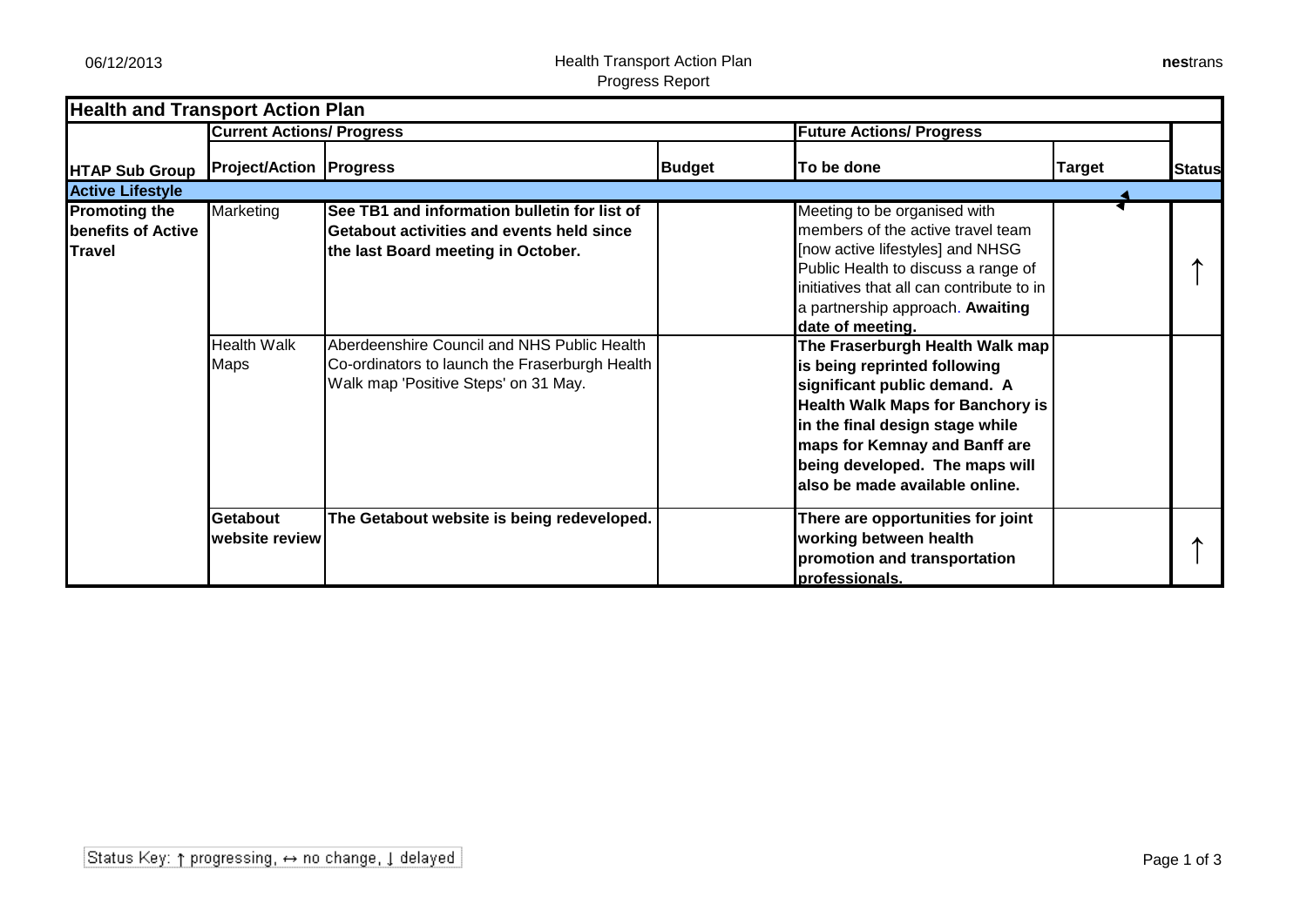## 06/12/2013 Health Transport Action Plan Progress Report

| nestrans |
|----------|
|----------|

|                                                  | <b>Current Actions/ Progress</b> |                                                                                                                                                                                                                                                                                                                                                                                                       |               | <b>Future Actions/ Progress</b>                                                                                                                                                                                                                                                                                                                                                                                                                                                                                                                                                                |               |                   |
|--------------------------------------------------|----------------------------------|-------------------------------------------------------------------------------------------------------------------------------------------------------------------------------------------------------------------------------------------------------------------------------------------------------------------------------------------------------------------------------------------------------|---------------|------------------------------------------------------------------------------------------------------------------------------------------------------------------------------------------------------------------------------------------------------------------------------------------------------------------------------------------------------------------------------------------------------------------------------------------------------------------------------------------------------------------------------------------------------------------------------------------------|---------------|-------------------|
| <b>HTAP Sub Group</b>                            | <b>Project/Action   Progress</b> |                                                                                                                                                                                                                                                                                                                                                                                                       | <b>Budget</b> | To be done                                                                                                                                                                                                                                                                                                                                                                                                                                                                                                                                                                                     | <b>Target</b> | <b>Status</b>     |
| <b>Links between Transport and Public Health</b> |                                  |                                                                                                                                                                                                                                                                                                                                                                                                       |               |                                                                                                                                                                                                                                                                                                                                                                                                                                                                                                                                                                                                |               |                   |
| <b>Environmental</b><br><b>Services</b>          | Noise Control                    | In response to the European Parliament and<br><b>Council Directive for Assessment and</b><br><b>Management of Environmental Noise</b><br>2002/49/EC, more commonly referred to as<br>the Environmental Noise Directive (END) the<br><b>Scottish Government appointed Aecom to</b><br>update noise maps. The maps and further<br>information are available online via:<br>www.scottishnoisemapping.org |               | Aberdeen City Council has a Draft<br><b>Noise Management Action Plan</b><br>under consultation. The draft<br><b>Action Plan also contains</b><br>potential noise reduction<br>measures that can be considered<br>between 2013 and 2018. These<br>include the incorporation of<br>environmental noise management<br>with the transportation planning<br>process, service plans and other<br>council transport, planning and<br>travel polices; a reduction in<br>exposure through existing<br>planned maintenance and<br>improvement works and the<br>provision of guidance and<br>information. |               |                   |
|                                                  | Service                          | Shared Delivery See IE1c. ACC and AC Community Planning<br>Partnerships each received £96K to spend on<br>electric vehicles. Low carbon vehicles<br>purchased for shared mail run service vehicles.<br>The shared delivery service started in Jan<br>2012.                                                                                                                                            |               | Aberdeen City has still to confirm<br>zones and routes for this service to<br>commence. Aberdeenshire<br>Council report concerns about<br>vehicle reliability, suitability in<br>bad weather and having incurred<br>additional costs through having<br>to hire replacement diesel<br>vehicles. An evaluation will be<br>undertaken and reported in 2014.                                                                                                                                                                                                                                       |               | $\leftrightarrow$ |